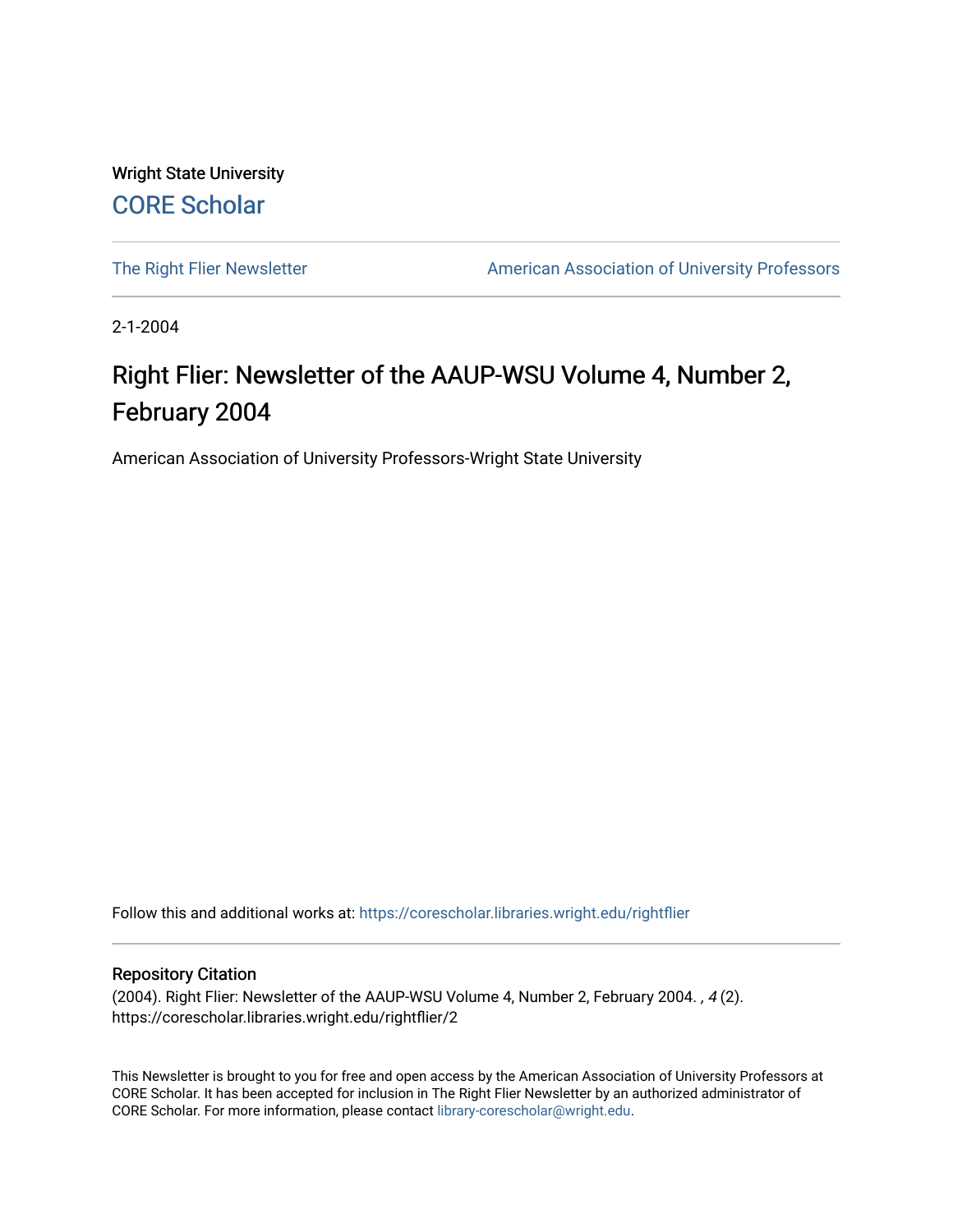## **Newsletter of the WSU-AAUP The Right Flier** Volume 4, Number 2, February 2004

### **Call for Nominations**

Nominations are being solicited for the next Executive Committee. The president, communication officer, secretary, and one member-at-Iarge will serve a three-year term, while offices of vice president, treasurer, and one member-at-Iarge carry two-year terms. The at-large member of the nominating committee serves for one year. Information on these positions is available on our website under "chapter bylaws" or by contacting the members of the current Executive Committee. **The deadline for nominations is Friday, February 20th, 2004.** 

# **LETTER FROM THE PRESIDENT**

**Dan Voss Professor of Mathematics & Statistics** 



## **Mark Your Calendars**

**The Winter Chapter meeting will be held on Friday, March 12 at 12:30 pm in 270 Allyn Hall on the main campus and 151 Dwyer on the Lake Campus. Refreshments will be served.** 



Dear fellow members of the WSU bargaining unit faculty. I am writing to convey to you my thanks and encouragement.

Thanks for providing me with the opportunity to serve you as a member of the AAUP-WSU Executive Committee last academic year as a member-at-Iarge, and this academic year as your President. I've thoroughly enjoyed the opportunity to work closely with a wonderful group of colleagues on a committee of great vitality and impact, where one has the opportunity to do a lot of good! What a pleasure!

Also, let me encourage you to become active members of AAUP-WSU. Many opportunities for active service are coming down the pike. Chapter members will soon elect a new Executive Committee to take the reins on June 1<sup>ST</sup>, including a new president. Because I will be unavailable next year, I will not run for President.

If you are not already a member of the WSU Chapter of AAUP, I strongly encourage you to join. As a member of the bargaining unit, there is no additional cost to join. Yes, chapter members pay dues, but non-members pay the same amount in fair share. The difference is that membership offers additional rights and privileges! Chapter members are eligible to hold office on the Executive Committee, represent their college on the Bargaining Council, participate on the Negotiating Team, nominate elected officers, vote at chapter meetings on national issues, vote in chapter elections, and most important, vote on the ratification of Collective Bargaining Agreements! Furthermore, the level of representation your college enjoys on the Bargaining Council is determined by college membership in the local chapter. If you are not already a chapter member, please join!!! Why not?!?

We welcome your comments and suggestions. Let us know how we can serve you better!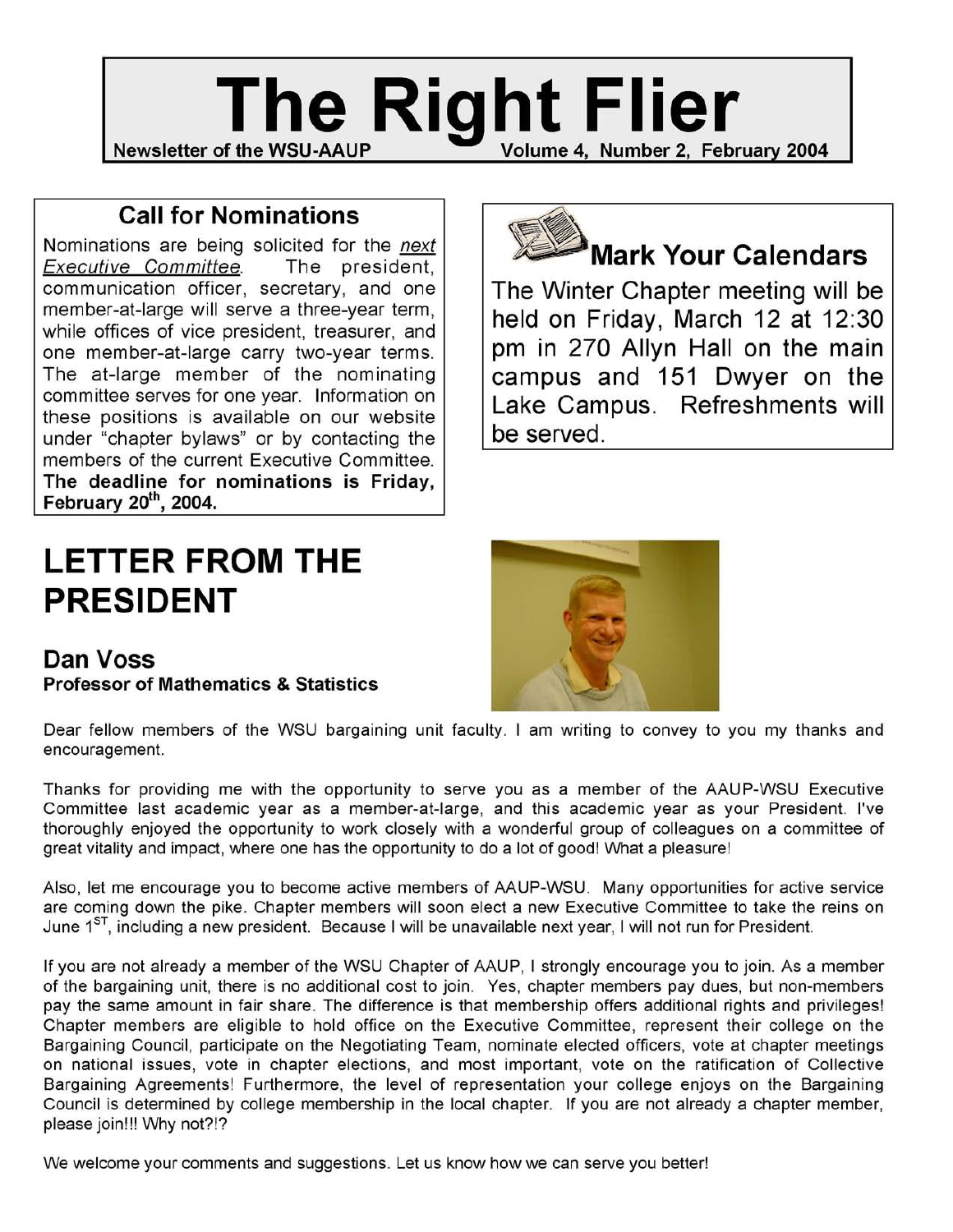# **LEARNING ON THE JOB**

### **David L. Barr, Grievance & Contract Administration Professor of Religion**



My first four months as Grievance and Contract Administration Officer have been full of new experiences-some delightful, some traumatic. In the process I have learned a few things.

First, I learned that not all of us took our By-Laws writing as seriously as we should have. In some cases we wrote what appear to be sensible procedures that do not work well in our particular situation. For example, a department that has only two tenured professors needs to consider how it can populate a P & T committee for each of these professors. In other cases, we apparently did not write what we meant at all. For example, several P & T committees seemed to think the criteria for promotion in the By-Laws were only suggestions. They are not. They are the standard, the sole standard, by which to judge promotion and tenure. If you want a different standard, amend the By-Laws.

If you have found sticky places in your By-Laws, it may be time to amend them. All department By-Laws are available on line if you want to see what others have done. (Go the main WSU page, click Faculty and Staff, and scroll down a bit.)

Second, I learned that accusations can arise against faculty members in various ways and, however unfounded, the university is obliged to investigate. I have also learned that faculty have a right to have a union representative present in any meeting with the administration that could lead to discipline. (This is known as the Weingarten right, sort of like the Miranda right but you have to ask for it.) The role of the union representative is to insure that the contract is followed and the rights of the faculty are protected. (See 14.5.1)

But perhaps the main thing I have learned is how much better all these processes are under the contract. I cannot say that the P & T process has run flawlessly this year, but I can say that everyone who suffered a problem has been able to rely on the terms of the contract and the assistance of the union in ways that were just not possible before we organized.

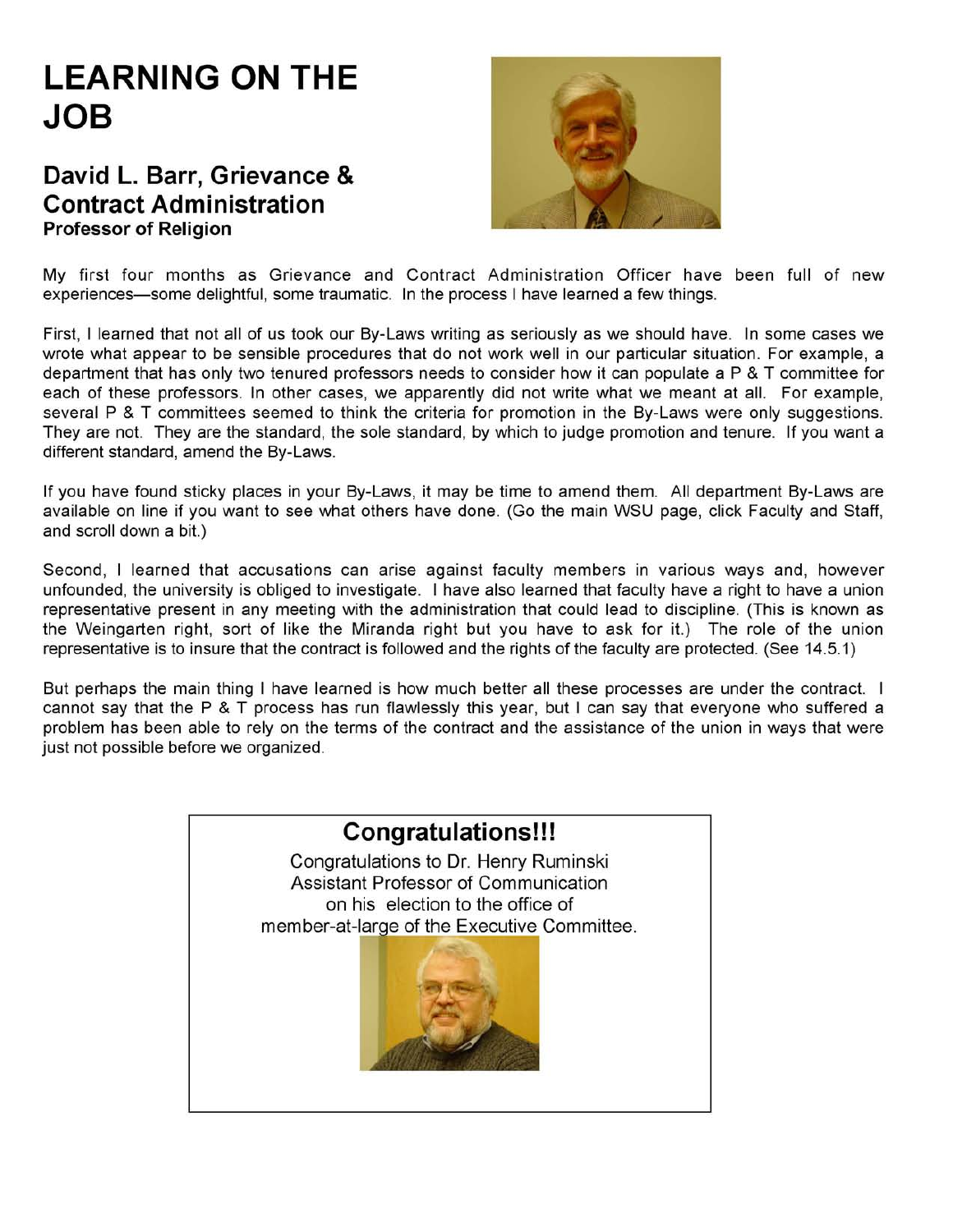# **PREPARING FOR THE UPCOMING CONTRACT NEGOTIATIONS**

#### **Paulette Olson, Vice President Professor of Economics**

To prepare for next year's round of contract negotiations, the EC expects to survey BUFMs during Spring quarter. The survey will ask BUFMs to prioritize their concerns. These will be presented to the BC.

The EC will also call for nominations for representatives to the BC. Only RCMs are eligible to sit on the BC. Article X.C. of our chapter's Constitution and Bylaws specifies the selection and terms of BC members. Article X. B. specifies its composition. The number of representatives from each college who serve on the BC is determined by



### **GLOSSARY**

| <b>AAUP</b>     | American Association of University                                   |
|-----------------|----------------------------------------------------------------------|
|                 | Professors                                                           |
| BC              | Bargaining Council: college reps who guide<br>contract modifications |
| BUFM(s)         | Bargaining unit faculty members(s): full time                        |
|                 | tenured & tenure-track faculty                                       |
| ЕC              | Executive Committee: Elected officers                                |
| RCM(s)          | Regular chapter member(s): BUFMs who                                 |
|                 | have joined the WSU Chapter of AAUP                                  |
| NT              | The Negotiating Team: negotiates the                                 |
|                 | Agreement with the administration                                    |
| <b>WSU-AAUP</b> | Wright State Chapter of AAUP                                         |

a count of the RCMs in each college. For instance, based on the current membership count, the next BC will comprise 17 members. Of these, 2 will come from the College of Business; 2 from the Education and Human Services, 1 from Engineering and Computer Science; 6 from Liberal Arts; 1 from the Lake Campus; 1 from Nursing and Health; and 4 from Science and Mathematics.

#### The Role of the Bargaining Council

The BC plays a key role in reviewing and possibly modifying all draft bargaining proposals, making recommendations to the NT regarding contract proposals, and communicating to the NT the priorities of the faculty. This requires that members of the BC become familiar with AAUP policies, procedures, reports, as well as with the process of collective bargaining and relevant agreements with the Administration. It also requires that the BC meet with the NT periodically to assess progress, suggest strategies, and to generally assist in the negotiation process until the contract is ratified (see Article *X.D.*).

#### The Role of The Negotiating Team

The role of the NT is to participate in contract negotiations with representatives of WSU on behalf of the collective bargaining unit. The chief spokesperson for the NT is the Chief Negotiator. If the Chief Negotiator feels that an issue is of sufficient importance to RCMs or BUFMs in general, the EC may initiate a poll on that particular topic. Moreover, the Chief Negotiator will present all tentatively agreed upon contract proposals to the EC. If approved by the EC, these proposals will be communicated to the BC with their consent or suggested changes. The EC shall also submit to the RCMs the tentative negotiated contract for ratification.

Note: the articles from our chapter's Constitution and Bylaws noted above can be viewed online at www.wright.edu/admin/aaup/ChapterBylaws.html